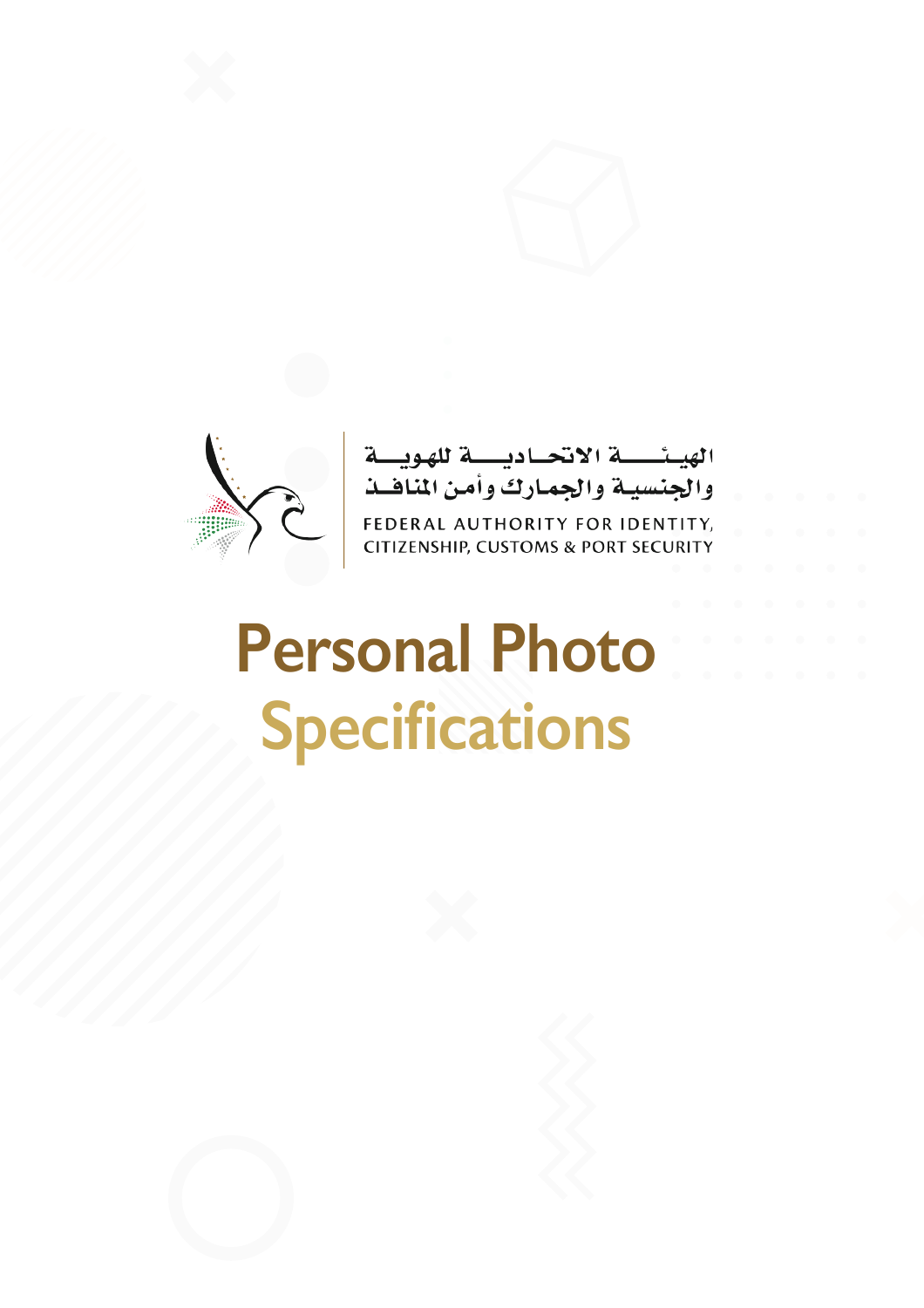



too close too far away





blurred ink marked/creased













#### Photograph quality

Suitable quality and resolution of the captured images are imperative, so the following tips must be observed

# The photographs must be:

- no more than -6months old
- 40–35mm in width
- close up of your head and top of your shoulders so that your face takes up %80–70 of the photograph
- **in sharp focus and clear**
- **of high quality with no ink** marks or creases

# **looking away** unnatural skin tones The photographs must:

- show you looking directly at the camera
- show your skin tones naturally
- have appropriate brightness
- and contrast
- **be printed on high quality** paper, and at high resolution

Photographs taken with a digital camera must be high quality colour and printed on photo-quality paper.



washed out colour pixelated













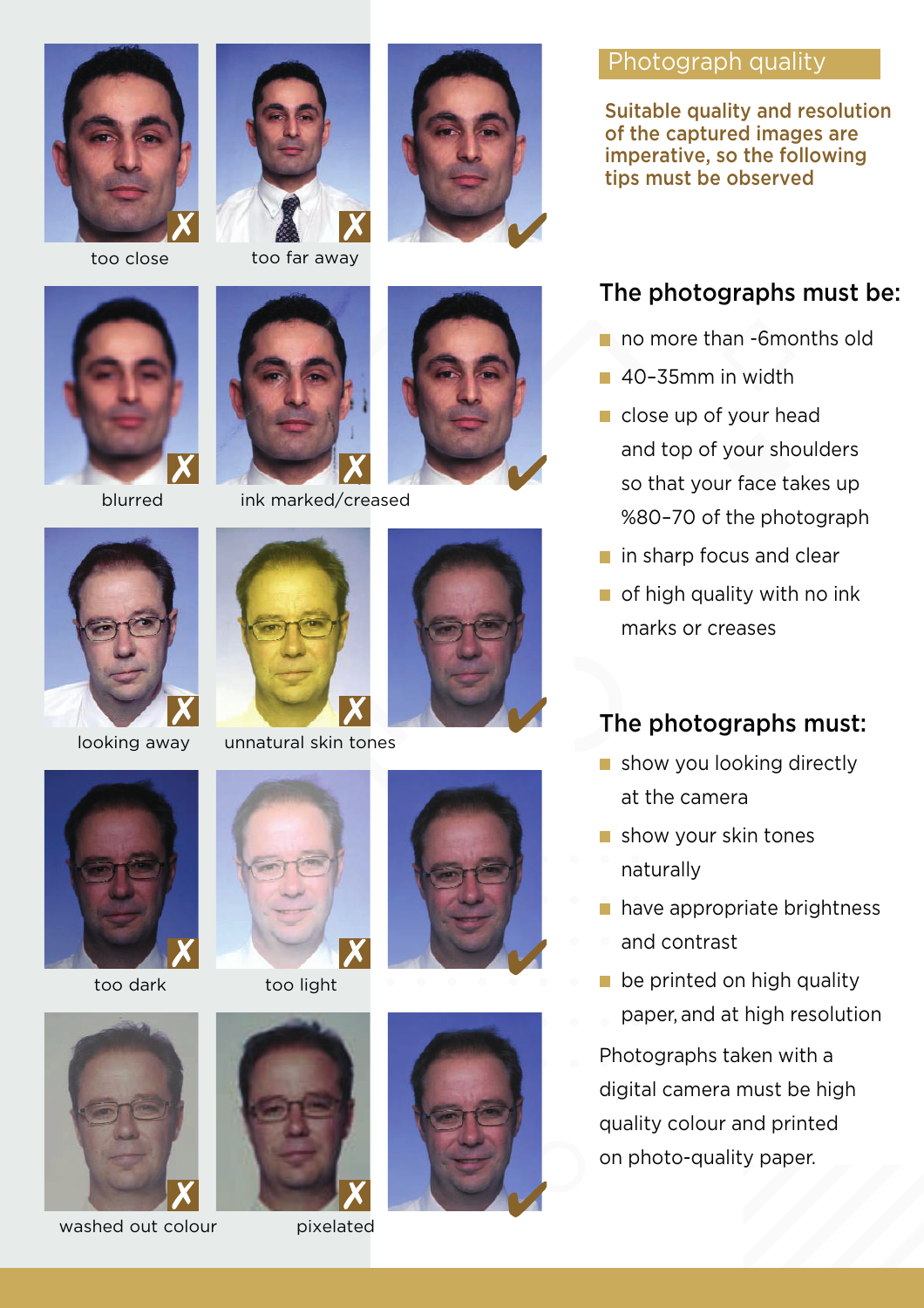

hair across eyes eyes closed









portrait style eyes tilted









flash reflection on skin redeye







## Style and lighting

Suitable quality and resolution of the captured images are imperative, so the following tips must be observed

# The photographs must:

- **be colour neutral**
- show your eyes open and clearly visible—no hair across your eyes
- show you facing square on to the camera,not looking over one shoulder (portraitstyle) or tilted, and showing both edges of your face clearly
- $\blacksquare$  be taken with a plain light-coloured background
- be taken with uniform lighting and not show shadows or flash reflections on your face and no red eye







shadows behind headhadows across face